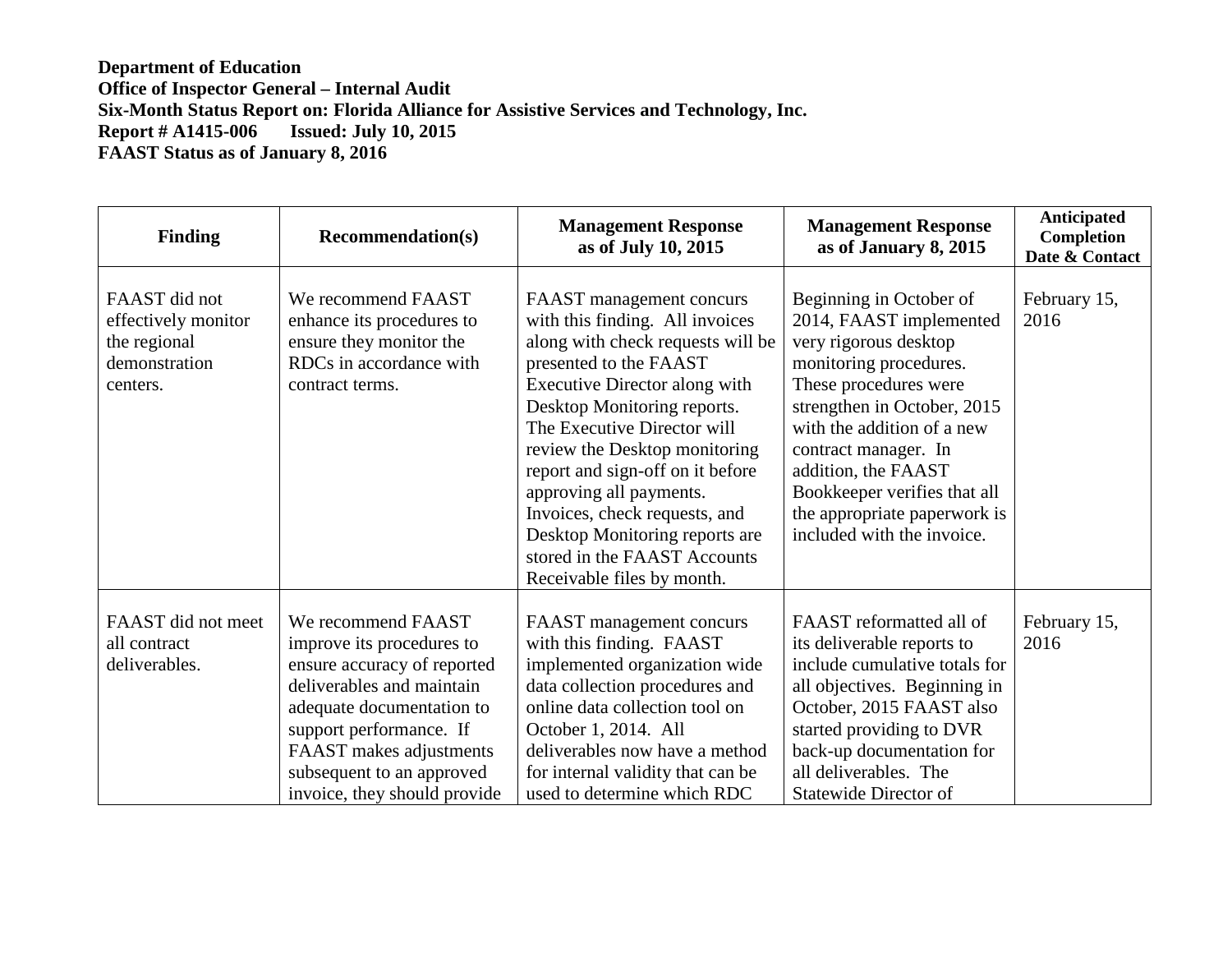## **Department of Education Office of Inspector General – Internal Audit Six-Month Status Report on: Florida Alliance for Assistive Services and Technology, Inc. Issued: July 10, 2015 FAAST Status as of January 8, 2016**

| <b>Finding</b>                                                                     | <b>Recommendation(s)</b>                                                                                                                                                                                                                                                                                           | <b>Management Response</b><br>as of July 10, 2015                                                                                                                                                                                                                                                                                                                                                                                                  | <b>Management Response</b><br>as of January 8, 2015                                                                                                                                                                                                                                                                                                                                                                    | <b>Anticipated</b><br>Completion<br>Date & Contact |
|------------------------------------------------------------------------------------|--------------------------------------------------------------------------------------------------------------------------------------------------------------------------------------------------------------------------------------------------------------------------------------------------------------------|----------------------------------------------------------------------------------------------------------------------------------------------------------------------------------------------------------------------------------------------------------------------------------------------------------------------------------------------------------------------------------------------------------------------------------------------------|------------------------------------------------------------------------------------------------------------------------------------------------------------------------------------------------------------------------------------------------------------------------------------------------------------------------------------------------------------------------------------------------------------------------|----------------------------------------------------|
|                                                                                    | an explanation to DVR.                                                                                                                                                                                                                                                                                             | conducted the activity and the<br>count. Also, RDCs have been<br>assigned to one contract to<br>remove duplication of<br>deliverables being counted on<br>both DVR contacts.                                                                                                                                                                                                                                                                       | Program Services has<br>implemented procedures for<br>verifying data and amending<br>reports if needed.                                                                                                                                                                                                                                                                                                                |                                                    |
| FAAST expenditures<br>did not conform with<br>the approved contract<br>and budget. | We recommend FAAST<br>enhance its procedures to<br>ensure they document<br>expenses appropriately and<br>they receive written approval<br>from the DVR contract<br>manager prior to making<br>modifications to the<br>approved budgets.<br>We also recommend FAAST<br>submit an updated allocation<br>plan to DVR. | FAAST management concurs<br>with this finding. All FAAST<br>expenditures will have a<br>financial facesheet that ensure<br>proper allocation and coding<br>back to contract deliverables.<br><b>Current FAAST management</b><br>was unaware it needed approval<br>for budget modifications.<br>FAAST will submit budget<br>narratives more timely to DVR.<br>In addition, FAAST will submit<br>its allocation plan and time<br>sample data to DVR. | FAAST uses financial face<br>sheets for all expenditures.<br>Allocations issues of the<br>past have been corrected<br>and all deliverables are<br>coded back to a specific<br>deliverable.<br>FAAST has also been<br>submitting budget narratives<br>with its quality report.<br>When the Florida Assistive<br><b>Technology Council</b><br>approves the indirect cost<br>plan, FAAST will provide<br>the plan to DVR. | February 15,<br>2016                               |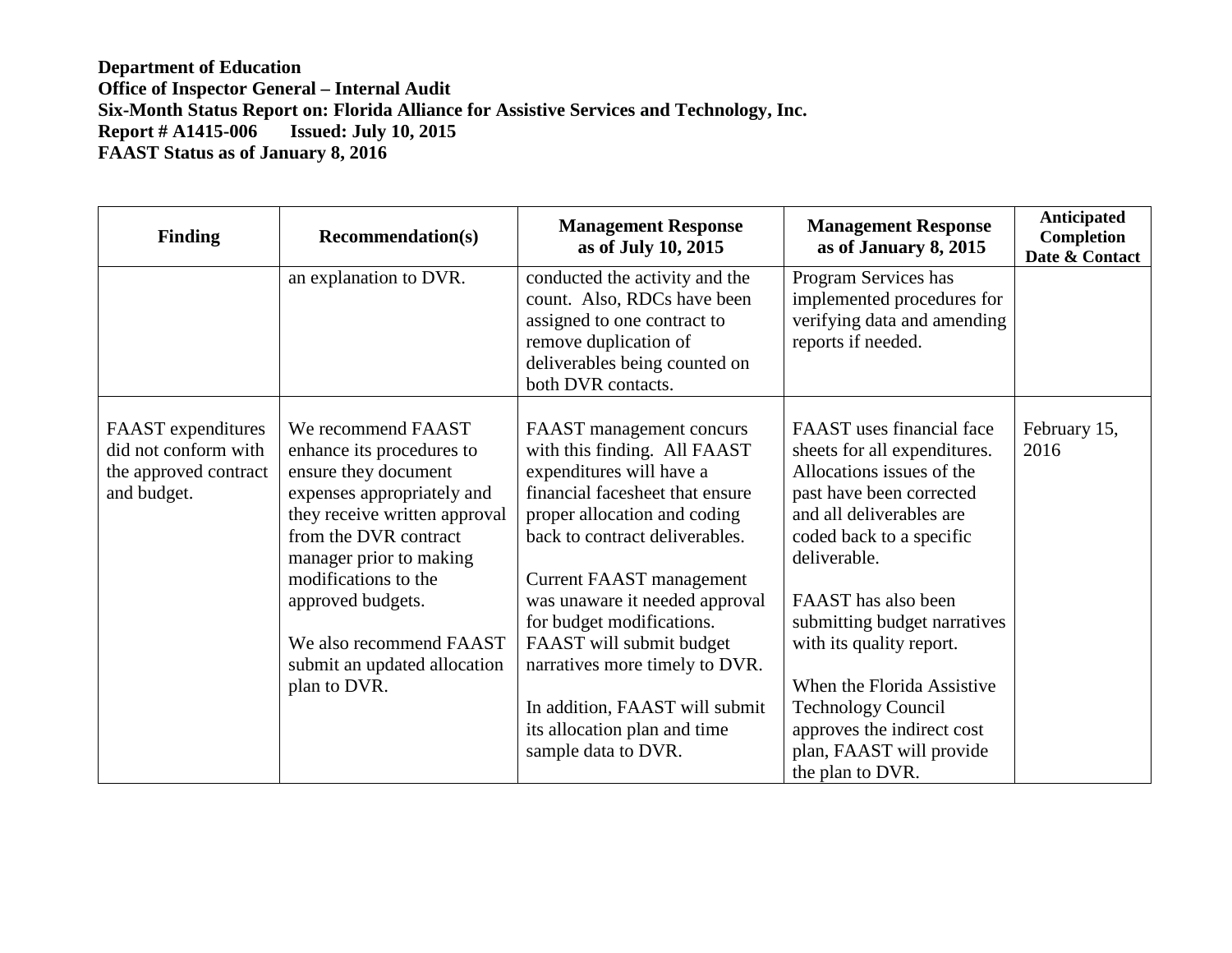**Department of Education Office of Inspector General – Internal Audit Six-Month Status Report on: Florida Alliance for Assistive Services and Technology, Inc. Issued: July 10, 2015 DVR Status as of January 8, 2016**

| <b>Finding</b>                                             | <b>Recommendation(s)</b>                                                                                                                                                                                  | <b>Management Response</b><br>as of July 10, 2015                                                                                                                                                                         | <b>Management Response</b><br>as of January 8, 2015 | Anticipated<br>Completion<br>Date & Contact |
|------------------------------------------------------------|-----------------------------------------------------------------------------------------------------------------------------------------------------------------------------------------------------------|---------------------------------------------------------------------------------------------------------------------------------------------------------------------------------------------------------------------------|-----------------------------------------------------|---------------------------------------------|
| DVR did not<br>effectively monitor<br>the FAAST contracts. | We recommend DVR<br>enhance its procedures to<br>ensure they monitor the<br>contracts in accordance with<br>procedures and the<br>monitoring plans.                                                       | Concur. Desk procedures will<br>be written for managing the<br>FAAST contracts, which will<br>include adherence with<br>established monitoring plans.                                                                     | Complete.                                           | Wayarne<br>Tolliver<br>245-3380             |
| FAAST did not meet<br>all contract<br>deliverables.        | We recommend DVR<br>enhance their procedures to<br>ensure they confirm FAAST<br>is on track with quarterly<br>deliverable amounts and<br>meets all deliverable<br>requirements prior to final<br>payment. | Concur. Desk procedures will<br>be written for managing the<br>FAAST contracts, which will<br>include tracking quarterly<br>deliverable amounts and<br>reviewing deliverables for<br>compliance with all<br>requirements. | Complete.                                           | Wayarne<br>Tolliver<br>245-3380             |
| DVR did not<br>adequately and timely<br>approve invoices.  | We recommend DVR<br>enhance its procedures to<br>ensure they review FAAST<br>invoices in accordance with<br>Florida Statute. If DVR<br>requires FAAST to resubmit                                         | Concur. Desk procedures will<br>be written for managing the<br>FAAST contracts, which will<br>include timely review of<br>invoices. Additionally, a<br>tracking log will be developed to                                  | Complete.                                           | Wayarne<br>Tolliver<br>245-3380             |